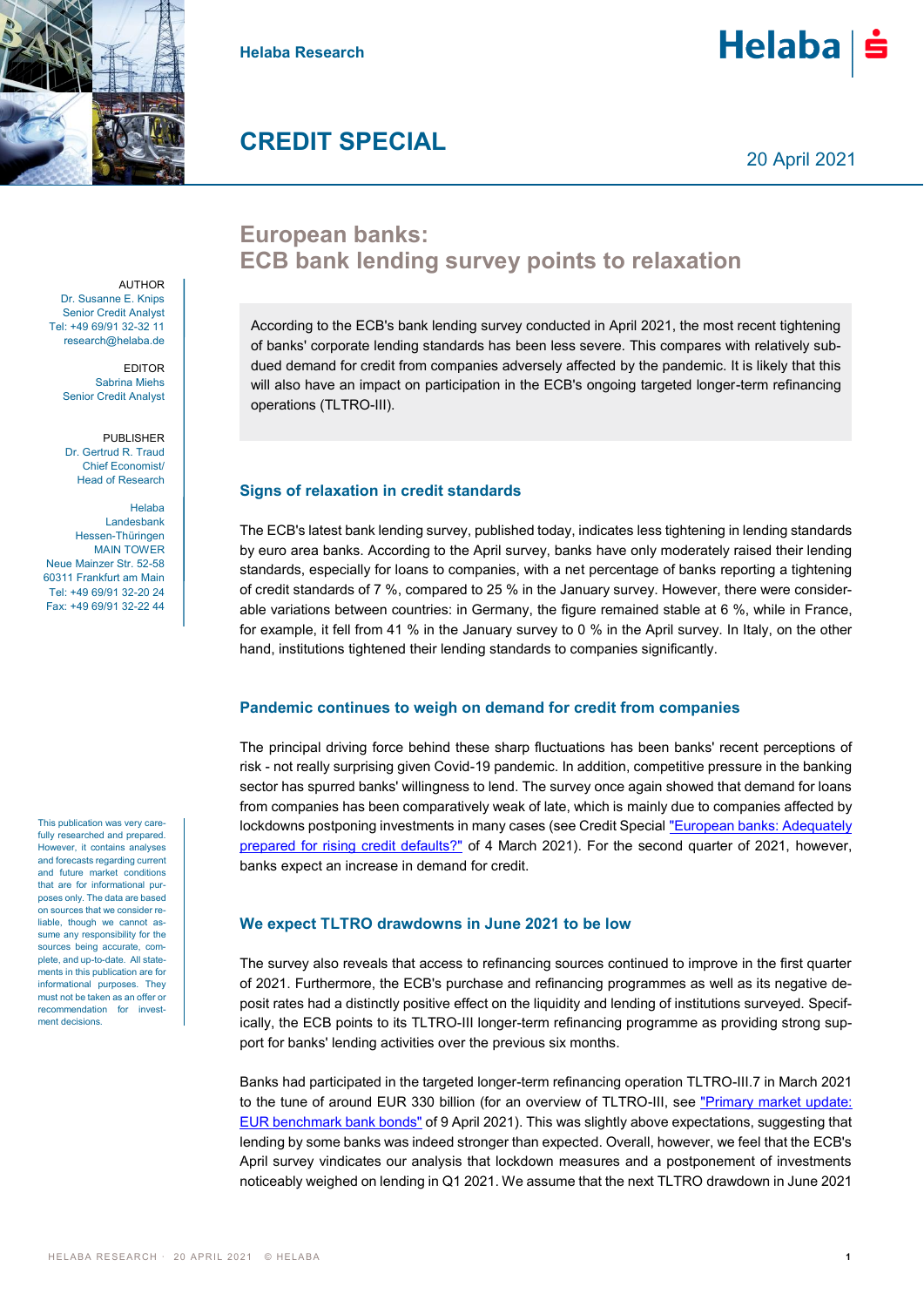will be significantly lower than the first one. On the one hand, demand for loans from companies will remain subdued and banks will continue to hold a vast pool of liquidity (including customer deposits) for the foreseeable future. On the other hand, the banks already had an incentive to participate in the March drawdown as they reached minimum lending thresholds, so that they were able to benefit from a corresponding interest rate premium as early as possible.

Tightening of lending standards in decline % (net percentage of banks reporting a tightening of lending standards or an increase in loan demand)\*

#### Overview table

#### Latest BLS results for the largest euro area countries

|                                                                                                                                               | <b>Enterprises</b>      |          |      |               |            |             |                         | <b>House purchase</b> |                |               |          |       |                         | <b>Consumer credit</b> |         |               |          |      |  |
|-----------------------------------------------------------------------------------------------------------------------------------------------|-------------------------|----------|------|---------------|------------|-------------|-------------------------|-----------------------|----------------|---------------|----------|-------|-------------------------|------------------------|---------|---------------|----------|------|--|
|                                                                                                                                               | <b>Credit standards</b> |          |      | <b>Demand</b> |            |             | <b>Credit standards</b> |                       |                | <b>Demand</b> |          |       | <b>Credit standards</b> |                        |         | <b>Demand</b> |          |      |  |
| Country                                                                                                                                       | Q4<br>20                | Q1<br>21 | Avg. | Q4<br>20      | Q1<br>21   | Avg.        | Q <sub>4</sub><br>20    | Q1<br>21              | Avg.           | Q4<br>20      | Q1<br>21 | Avg.  | Q4<br>20                | Q1<br>21               | Avg.    | Q4<br>20      | Q1<br>21 | Avg. |  |
| Euro area                                                                                                                                     | 25                      | 7        | 8    |               | $-12 - 20$ | $\mathbf 0$ | 7                       | $-2$                  | 6              | 16            | $-7$     | 5     | 3                       | 5                      | 5       | -9            | $-24$    | 0    |  |
| <b>Germany</b>                                                                                                                                | 6                       | 6        | 4    | 6             | 13         | 6           | 0                       | 0                     | $\overline{2}$ | 11            | $\circ$  | 9     | 0                       | $-3$                   | $\circ$ | $-3$          | $-30$    | 9    |  |
| <b>Spain</b>                                                                                                                                  | 20                      | 10       | 9    | $-20$         | $-70$      | $-5$        | $\circ$                 | 11                    | 14             | $-11$         | $-22$    | $-10$ | 10                      | 20                     | 9       | $-10$         | $-20$    | $-8$ |  |
| <b>France</b>                                                                                                                                 | 41                      | $\circ$  | 6    | $-47$         | $-51$      | $-8$        | 24                      | $-7$                  | 3              | 37            | $-38$    | 9     | 2                       | $\circ$                | $-1$    | -8            | $-30$    | 0    |  |
| Italy                                                                                                                                         | $\Omega$                | 10       | 12   | 40            | 10         | 7           | $\circ$                 | $\circ$               |                | $\mathbf 0$   | $-10$    | 13    | $-10$                   | $-10$                  | 5       | $-10$         | $-10$    | 11   |  |
| *net percentages are defined as the difference between the sum of the percentages of banks responding "tightened considerably" and "tightened |                         |          |      |               |            |             |                         |                       |                |               |          |       |                         |                        |         |               |          |      |  |

somewhat" and the sum of the percentages of banks responding "eased somewhat" and "eased considerably", in % of answers submitted. Sources: ECB Eurosystem, Helaba Research